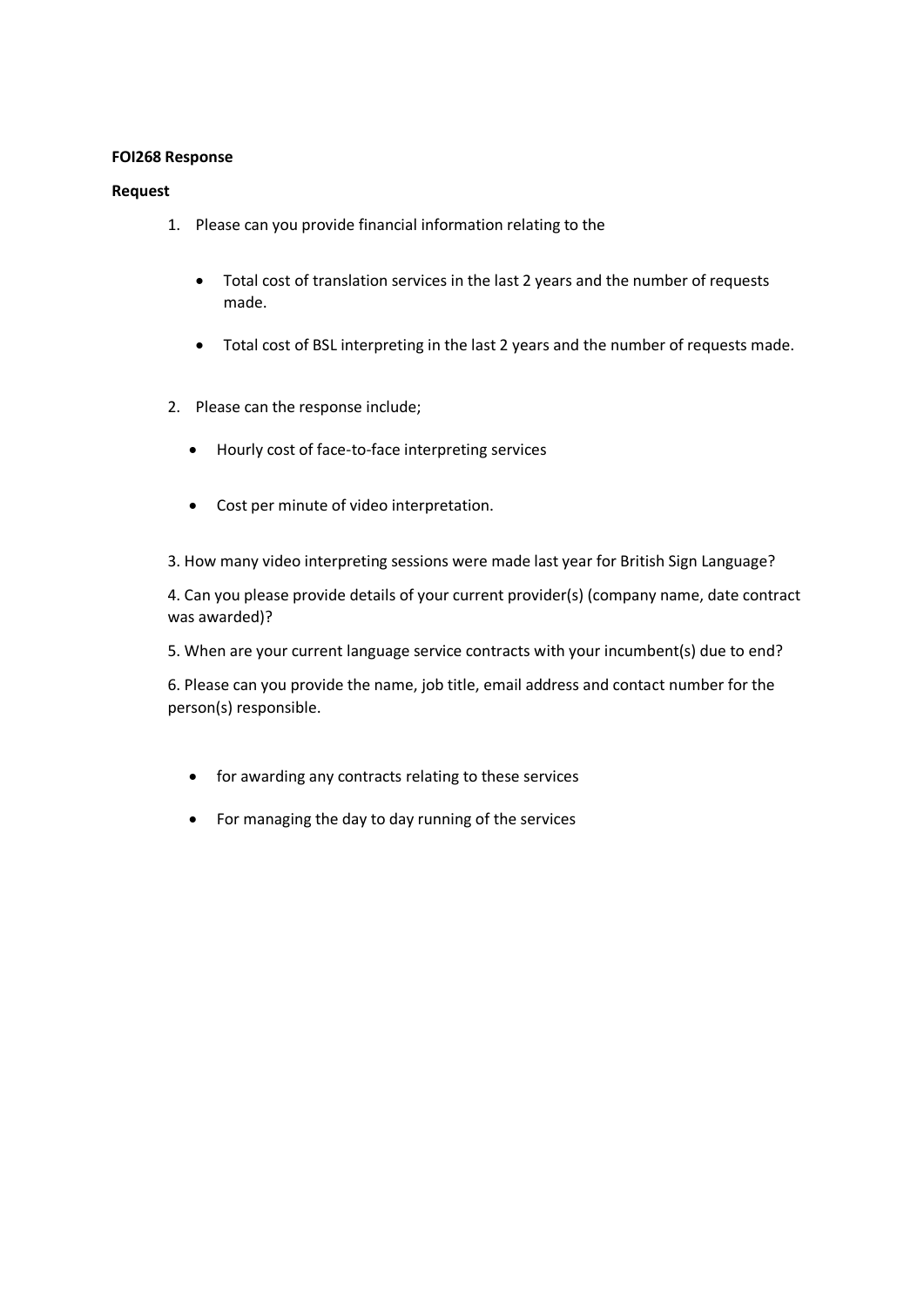## **Response**

- **1. Please can you provide financial information relating to the** 
	- **Total cost of translation services in the last 2 years and the number of requests made.**
	- **Total cost of BSL interpreting in the last 2 years and the number of requests made.**

Please see table below and note the following:

- The Trust is currently using Word 360 Interpreting and Translation service to fulfil all Trust wide interpreting and translation requests, such as face to face, telephone, and video interpreting.
- The Trust also using B.I.D British Sign Language Interpreting within our speciality Deaf Service.
- The Trust is unable to provide the number of translation requests made this is because our system does not capture the information at the level of detail requested. Obtaining the requested information will require manually searching and collating which the Trust is unable to facilitate. The Trust therefore rely on the exemption Section 12 of the Freedom of Information Act 2000 to refuse this part of your request.
- Data provided is in relation translation services provided by Word 360 Interpreting and Translation service and using B.I.D British Sign Language Interpreting

## **2. Please can the response include**

- **Hourly cost of face-to-face interpreting services**
- **Cost per minute of video interpretation.**

The Trust is unable to provide hourly costs of face-to-face interpreting services or costs per minute of video interpretation this is because our system does not capture the information at the level of detail requested.

Obtaining the requested information will require manually searching and collating which the Trust is unable to facilitate. The Trust therefore rely on the exemption Section 12 of the Freedom of Information Act 2000 to refuse this part of your request.

The Trust can provide total spend for translation services, for further details please see below and note the following:

- The table below highlights annual cost for the financial year 2019/20 and 2020/2021 (starting 1st April and ending 31st March).
	- Data provided for the financial year 2020/2021 is from the time period of April 2020 to December 2020.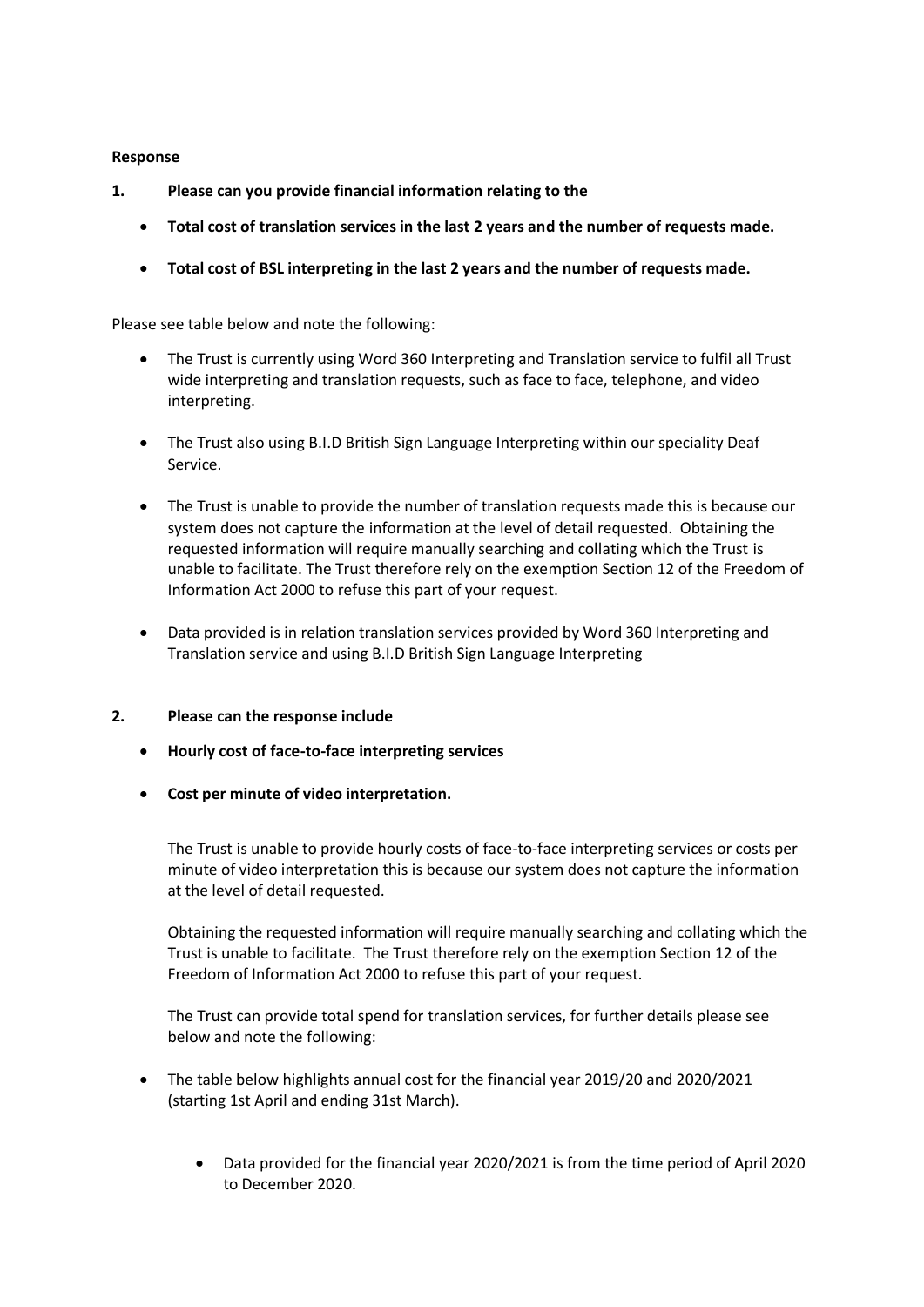• Data provided is in relation to translation spend for Word 360 Interpreting and Translation service and B.I.D British Sign Language Interpreting.

| <b>Financial Year</b> | <b>Spend</b> |
|-----------------------|--------------|
| 2019-2020             | £583,305.79  |
| 2020-2021             | £548,687     |

#### **3. How many video interpreting sessions were made last year for British Sign Language?**

The Trust is unable to provide the number of video interpreting sessions, this is because our system does not capture the information at the level of detail requested.

Obtaining the requested information will require manually searching and collating which the Trust is unable to facilitate.

The Trust therefore rely on the exemption Section 12 of the Freedom of Information Act 2000 to refuse this part of your request.

# **4. Can you please provide details of your current provider(s) (company name, date contract was awarded)?**

The Trust is currently using Word 360 Interpreting and Translation service to fulfil all Trust wide interpreting and translation requests, such as face to face, telephone, and video interpreting.

Word 360 Interpreting and Translation service contract was awarded in September 2019.

The Trust is also using B.I.D British Sign Language Interpreting within our speciality Deaf Service.

B.I.D British Sign Language Interpreting service contract was awarded in September 2019.

## **5. When are your current language service contracts with your incumbent(s) due to end?**

The contract expiry date for Word 360 Interpreting and Translation service is September 2022.

The contract expiry date for B.I.D British Sign Language Interpreting services is March 2021.